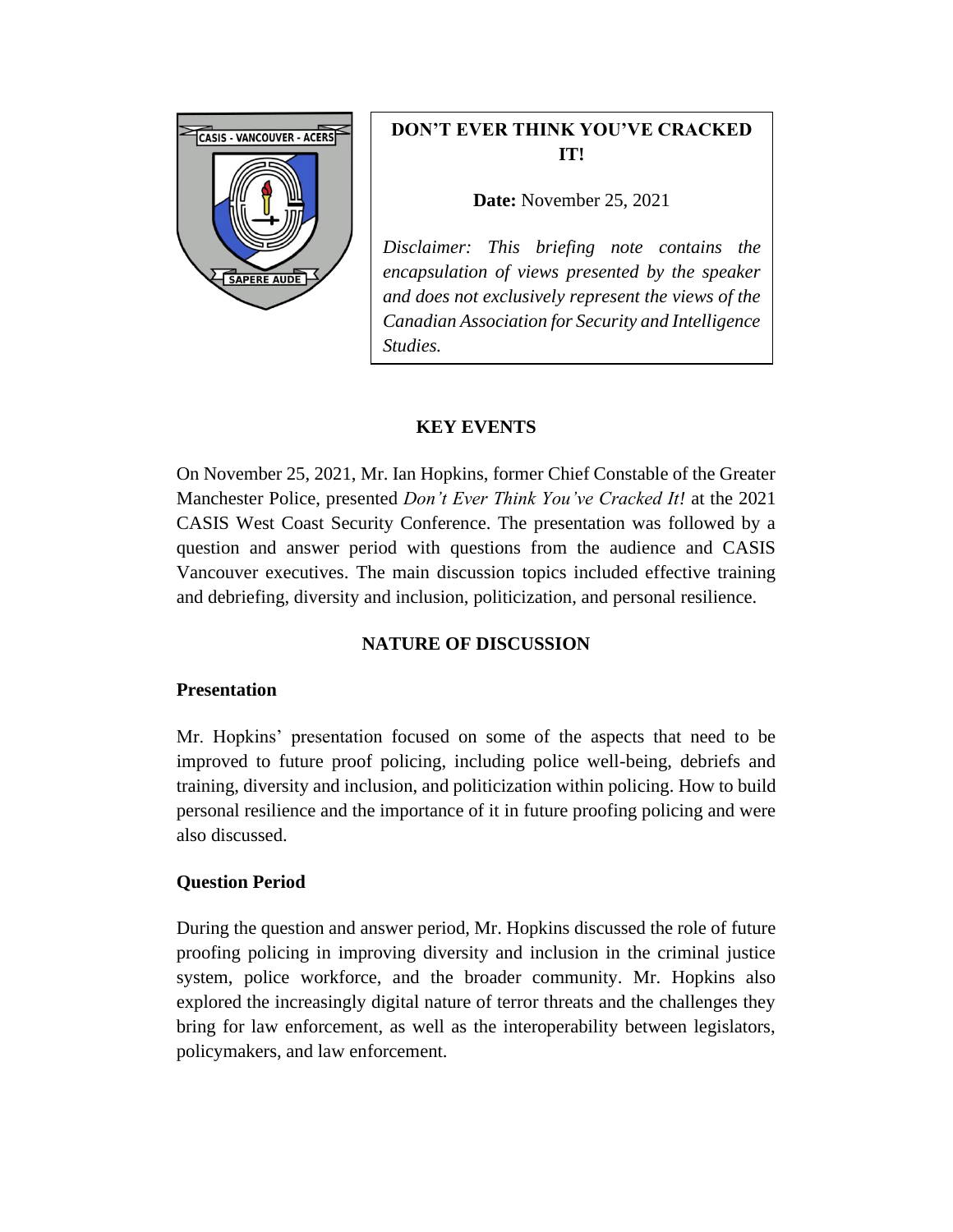### **BACKGROUND**

#### **Presentation**

Mr. Hopkins began by reflecting on some of the policing challenges he faced during his career, including the Manchester Arena attack on May 22nd, 2017. Mr. Hopkins noted that in such circumstances of human loss, it is imperative for police officials to humanize by focusing on the victims, not the murderer. Policing such events can be traumatic; therefore, the police's well-being should be supported through routine welfare provisions and make these provisions a part of police proceedings to better serve the public. For future proofing policing to work, clear expectations for the first 30 minutes of a terrorist attack are crucial. This would involve effective coordination with other emergency services, setting up a Rendezvous Point, and getting an initial scene assessment.

Mr. Hopkins noted that debriefs always pose significant challenges as they move into public inquiries. In his view, setting up an independent task force that conducts debriefs, supported by academia, could materialize the lessons in ways that are objective and operationalizable. Mr. Hopkins also pointed out that police actions and statements when dealing with major incidents are highly scrutinized even many years after the event, and he suggested that involving a legal team as early as possible is the best course of action. A legal team can help to ensure that documentation and assessment of evidence is done correctly.

When training for major attacks, it is challenging to recreate the pressure and dynamics from real terrorist incidents. In these situations, commanders need to make split second decisions. Mr. Hopkins noted that sportspeople train regularly with sports psychologists to be prepared for the psychological pressure that comes with performing in front of thousands of people. Similarly, he said, it would be ideal for police training to include psychologists to help train commanders to perform better when they are under immense pressure.

Mr. Hopkins then focused on the subject of inclusion and stated that diversity and inclusion are important principles because they uphold legitimacy to policing. If police services do not commit to these principles, other public agencies might not be willing to share intelligence or other necessary forms of support. These principles also pertain to the fulfillment of the police's moral commitment as community leaders, particularly given the powers that they hold over their fellow citizens. Operationalizing these values would involve getting all personnel at the same starting line for roles and promotions, engaging with communities, making sure that policies are fair and equitable, and being

The Journal of Intelligence, Conflict*,* and Warfare Volume 4, Issue 3

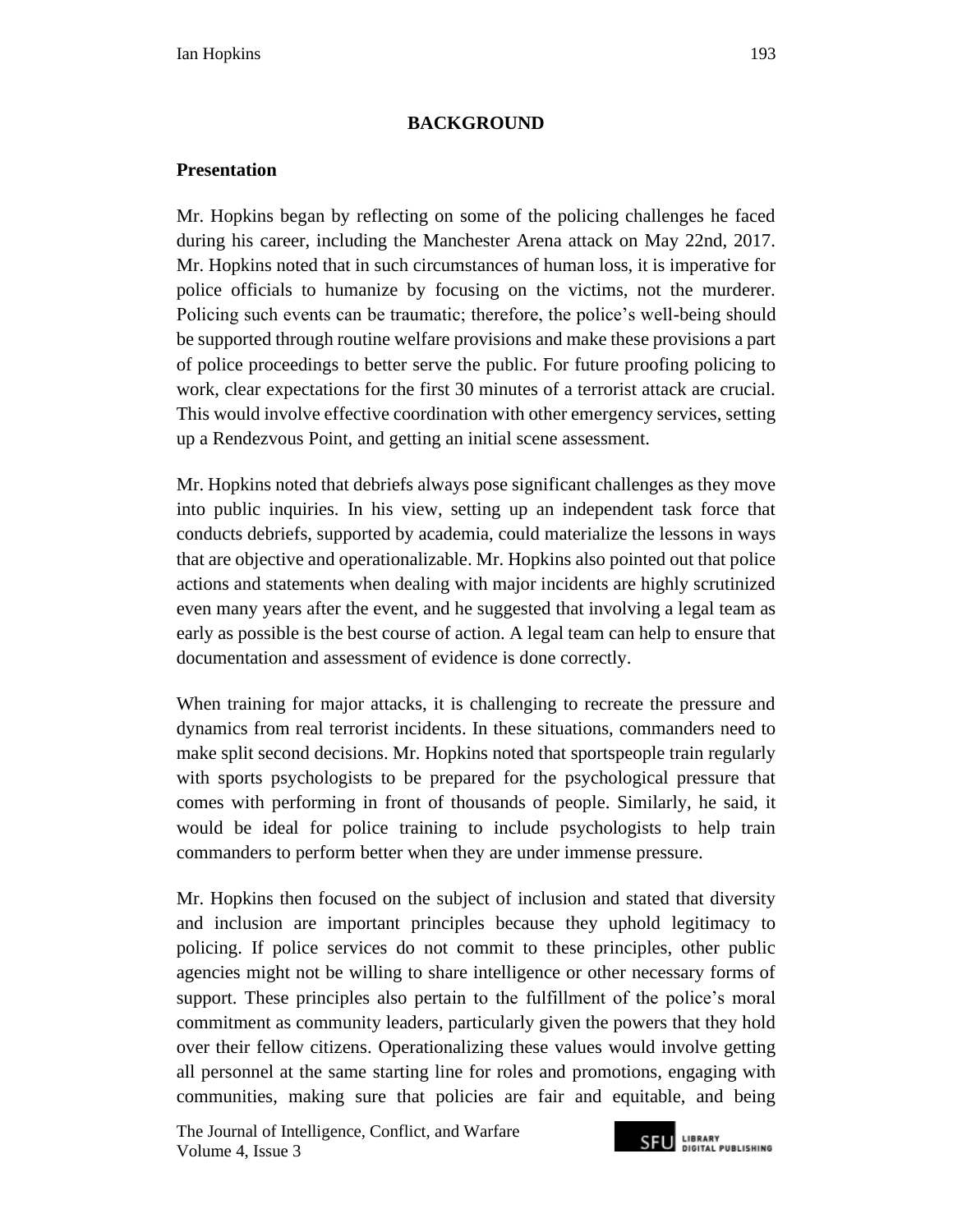proactive to call out the policies that are not. Lastly, the police must aim to assure the majority of personnel that a diversity and inclusion agenda is not disadvantageous to them. It is part of the police's role to explain and make sure everyone understands why and what the police services seek to pursue.

Further, there needs to be a deeper understanding of how police's remarkable powers might disproportionately impact marginalized communities. To further his point, Mr. Hopkins referenced Mr. David Lammy's speech at Western University in 2020, during which Mr. Lammy identified education and health as the main drivers of inequality in the criminal justice system. While Mr. Hopkin agreed, he addressed other factors that also play a role. For instance, he noted that in 2017 and 2018, 89% of all United Kingdom children in detention centres have been excluded from school. Among the 9 youth offending services that Her Majesty Inspectorates have studied, 60% of the boys that were subject to court orders were also excluded from education, which led to a huge impact on their life chances afterwards. In particular, he said, Black and multiracial boys were overrepresented in the custodial cohorts. In one of the youth justice services, every child in custody was found to be Black or multiracial. The intersectionality between race and health inequalities was also found. The Mental Health Foundations found that the risk of psychosis in Black Caribbean communities was approximately 7 times higher than in the White community. Detention rates under the Mental Health Act in 2017 and 2018 were four times higher for Black people than for White people. In Mr. Hopkin's view, there is a disproportionate amount of focus on the police's interventions rather than the fundamental issues that lead to those interventions. While Mr. Hopkins did not suggest it is an eitheror problem, he recommended that to future proof policing, the focus should be on the interventions and the structural factors that lead to those interventions, as well as improving the police's relationship with minority communities.

Part of policing involves working effectively with the authorities in housing, health, and other arrays of governance in society. However, Mr. Hopkins indicated that the role of Chief Constable remains silent to these relationships. Additionally, politics in policing pertain to influence and securing resources, and in the United Kingdom, the policing protocol sets Chief Constables accountable to a single individual in one political party instead of across the political divide. As a result, politicians hold a certain level of power over the Chief Constable, which can then create a power imbalance in the policing sector as a whole. Mr. Hopkins argued that in order to effectively build capabilities, the relationship between police chiefs and politicians needs to be rebalanced so that there is a

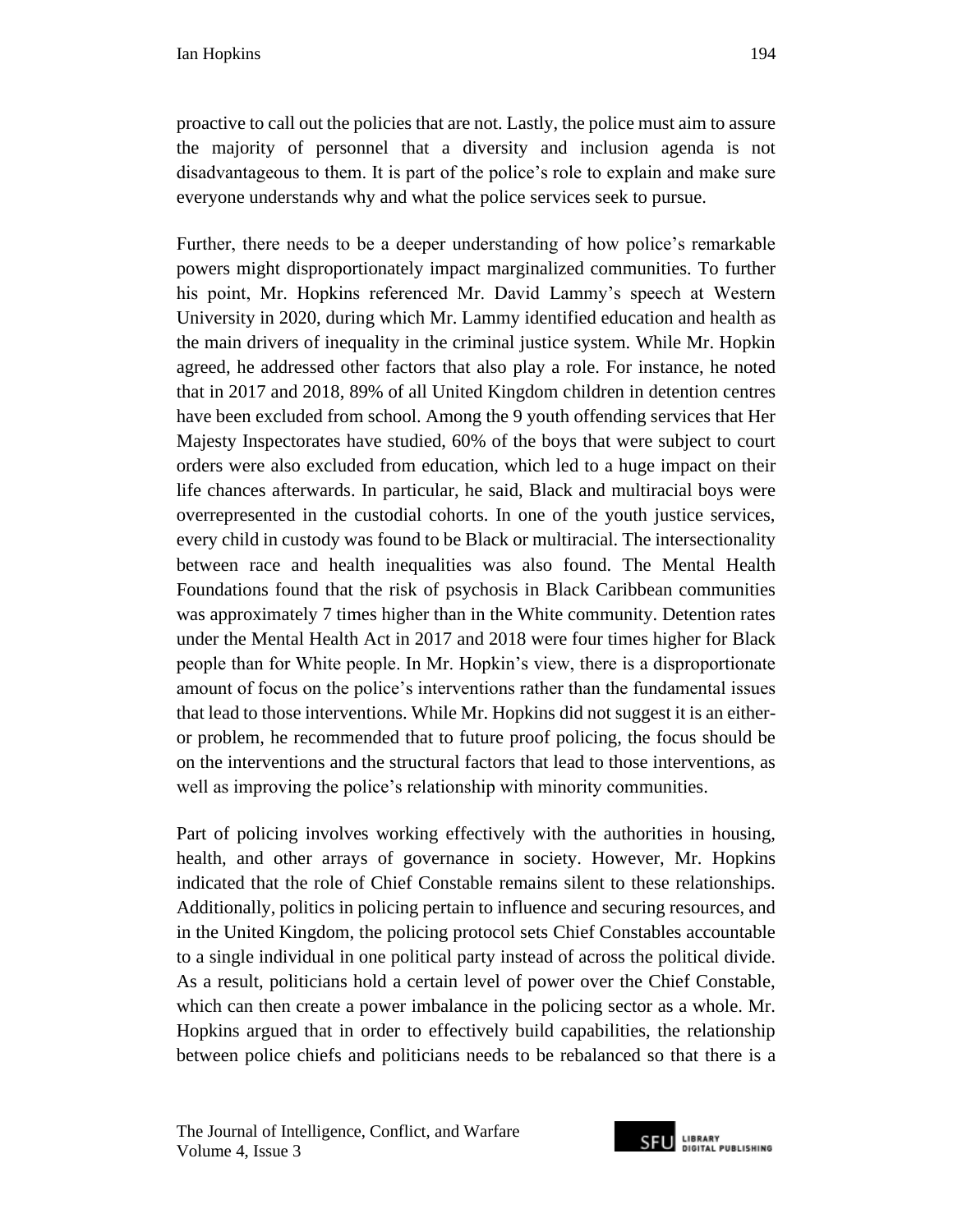checks and balances system. Otherwise, a talent drain will persist from the top, which is the opposite to future proofing policing.

Mr. Hopkins stated that personal resilience is a very important element of future proofing policing because without resilience, leaders will not be mentally or physically fit to take on the most demanding leadership roles. Mr. Hopkins reflected on some of the things he has found helpful on building personal resilience. Generally, personal resilience is about having a positive outlook in life and at work and being persistent even when people say one cannot do things. Mr. Hopkins noted that understanding one's vision and values is very important because that becomes the touchstone that puts things into perspective in times of immense pressure. It is also important to keep in mind that there will be times when one is criticized publicly, but one should not take things personally. Having a trustworthy team can provide feedback and keep one grounded but having a support system—family and community—outside of that team is also important. Finally, taking time out for oneself helps to bring one back to their vision and values.

Mr. Hopkins concluded by emphasizing that learning through experience and practicing resilience will equip leaders with the necessary skills to lead effectively. It is not about the length of time one has been doing something, but about the personal drive to implement the lessons learned.

### **Question Period**

In the question and answer period, Mr. Hopkins touched upon the importance of reducing barriers while enhancing diversity and inclusion. It is necessary to understand that many individuals that come from minority communities do not consider policing as a career choice. The overrepresentation of these communities in the criminal justice system, can prevent them from making the choice to join. Mr. Hopkins argued that a more personal police engagement with these communities—speaking to them in their place alongside their peers and families—could be a good approach. Further, future proofing policing should account for the possibility of workplace microaggressions that could place minority communities further at a disadvantage. As such, empowerment and change must come from both, within the workforce and outside in the wider community.

Mr. Hopkins also addressed the terror threats that are increasingly taking place online and noted that the levels of encryption are disadvantageous for law enforcement to act in meaningful ways. Mr. Hopkins suggested that the

The Journal of Intelligence, Conflict*,* and Warfare Volume 4, Issue 3

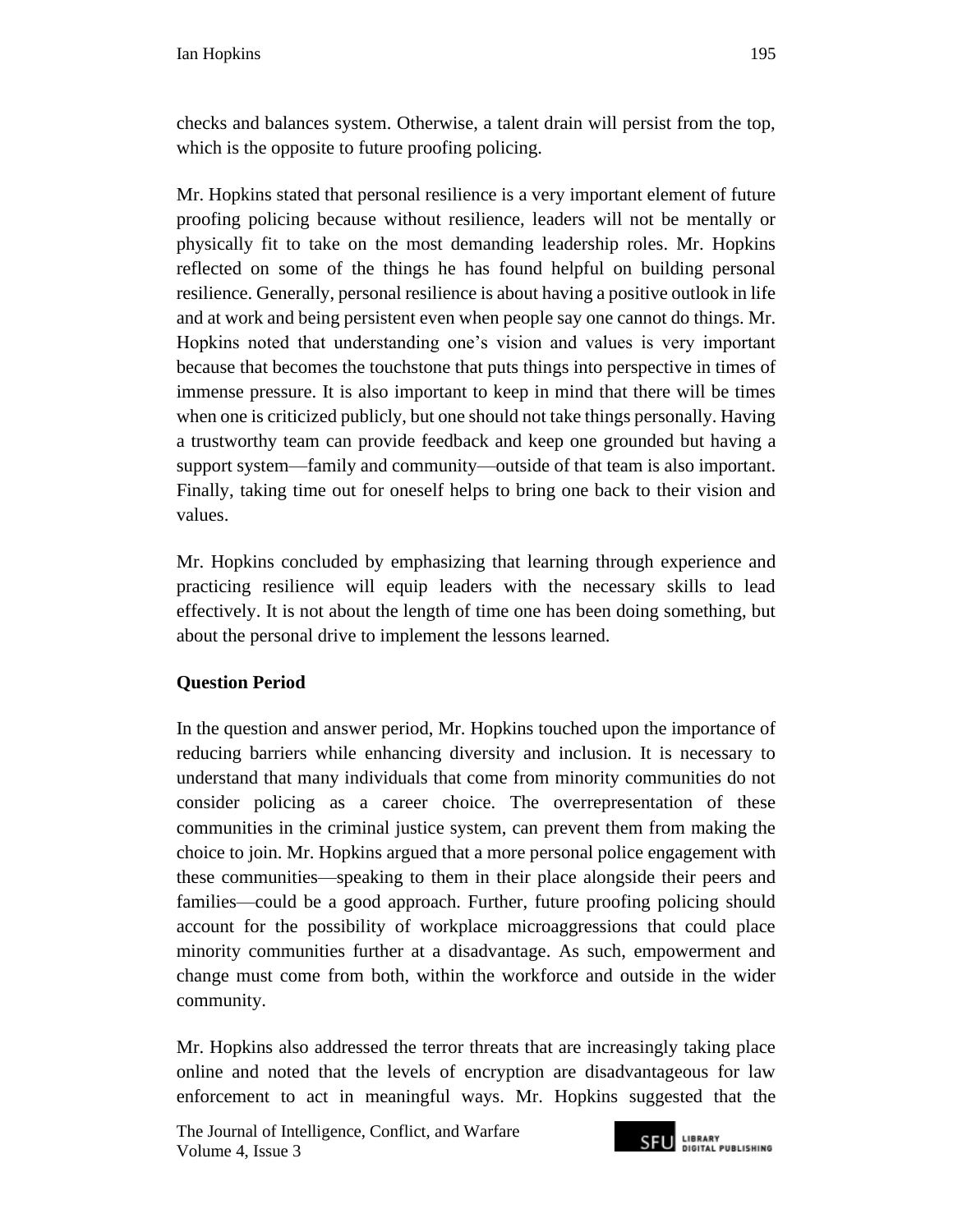government should, therefore, consider allocating some powers to law enforcement agencies so that they can adequately prevent and counteract these security threats. This, however, would evoke the contention between individual privacy and public safety.

The discussion then progressed into the topic of interoperability between legislators, policymakers, and law enforcement, and its function for withholding the social contract. The diversity of jurisdictions, operations, and modes of threats have required a consensus surrounding the mission of future proofing policing. While in some jurisdictions policing is the last resort, in others, they serve as the first mode of response. Additionally, the modes of security threats and the police's response to them have changed over time. In the past decades, there has been a prevalent notion of physical criminality, and increasing police presence has been conceived to be the common counter-threat strategy. Recently, new threats have emerged in the private space—within private homes or in the cyberspace. In response, it is crucial to establish the mission for future proofing policing to reconcile with the complex conundrum of privacy, security, and policing.

Lastly, Mr. Hopkins addressed the importance of communicating with youth and stated that there needs to be a consensus on the mission of policing that is centred on community needs. Giving youth and other marginalized communities the confidence to communicate with police is important in shaping policing into what our society needs moving forward.

# **KEY POINTS OF DISCUSSION**

### **Presentation**

- Upon reflection of the Manchester Arena attack, humanization, police wellbeing, and effective training and debriefing are crucial aspects for future proofing policing.
- Diversity and inclusion are two very important principles because they uphold legitimacy to policing.
- To future proof policing, focus should be not only on police interventions but also on the fundamental issues that lead to those interventions.
- In order to effectively build capabilities, the relationship between police chiefs and politicians needs to be rebalanced so that there is a checks and balances system.
- Personal resilience can help police officials to cope with the physical and mental pressures they face and help them fulfill their roles as future

The Journal of Intelligence, Conflict*,* and Warfare Volume 4, Issue 3